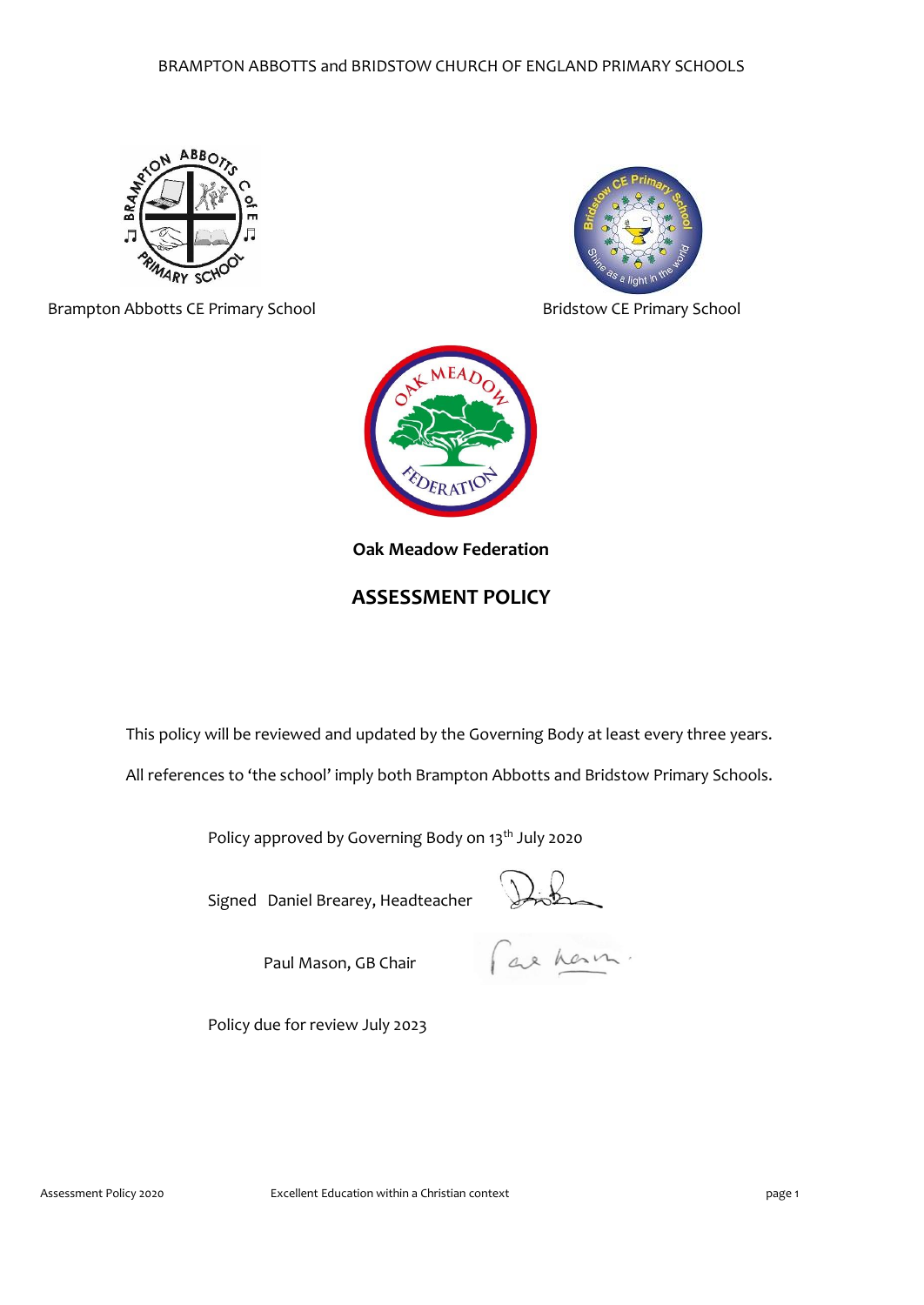# **Assessment Policy**

# **1. The Role of Assessment**

- 1.1 We endeavour to support all pupils in making progress, whilst raising confidence and self-esteem. We see assessment as an important element in this. This includes:
	- a) Marked work and feedback
	- b) Observations and Group Work
	- c) Formal Summative Assessments (Including National Tests) Weekly Tests (Spellings, Big Maths etc)
- 1.2 This policy is written in line with all subject based policies, the Early Years Policy and the Marking and Responding Policy.

### **2. Aims**

- To ensure children progress, knowing their achievements and what they need to do next.
- To internally track pupils for attainment and progress.
- To ensure teacher planning is amended in order that the teaching and learning meet the needs of all children.
- To have a consistent approach that measures school progress against national standards.

### **3. Principles**

- 3.1 Assessment of children can take different forms including both observations and discussions as well as the formal assessment of written work and tests.
- 3.2 Every term all pupils are school are formally assessed and data tracked. At points throughout the year this information is shared with parents and the LA.
- 3.3 As well as marking and feedback, formal assessment procedures are carried out to support the on-going teacher assessment of pupils.

#### **4. Monitoring and Evaluation**

- 4.1 Both teacher assessments and formal assessments (tests) are moderated by Senior Leaders to ensure parity every term. Assessment data informs performance management targets to ensure pupil progress is at the heart of whole school improvement.
- 4.2 Following assessment, data is analysed in detail as part of Pupil Progress Meetings held with all staff to identify pupils who may require further intervention and support.

#### **5. Assessment in the Early Years**

- 5.1 Evidence is collected through observation and discussion and these are recorded in pupils learning journeys, collected via the iPad using the '2build-a-profile' software. Photographic evidence is also collected along with pupil quotations. This includes photographs of written work; these form the basis of the on-going teacher assessments in line with National Expectations.
- 5.2 This data is analysed and responded to termly as part of Pupil Progress Meetings. Data is provided to parents and carers at the end of each year in line with government expectations.

# **6. Assessment in Key Stage 1 and 2 (English and Mathematics)**

- 6.1 Along with on-going teacher assessment, more formal assessment may be carried out on a 10-week cycle. These are tracked on a separately.
- 6.2 Teacher assessments are entered on to the schools tracking system and progress maps created to show attainment and progress against targets.
- 6.3 This data is analysed to identify groups and individuals who may require further intervention and those who are making accelerated progress.
- 6.4 Targets for pupils are set at the start of each year and discussed during Pupil Progress Meetings throughout the year. These targets are linked to performance management systems.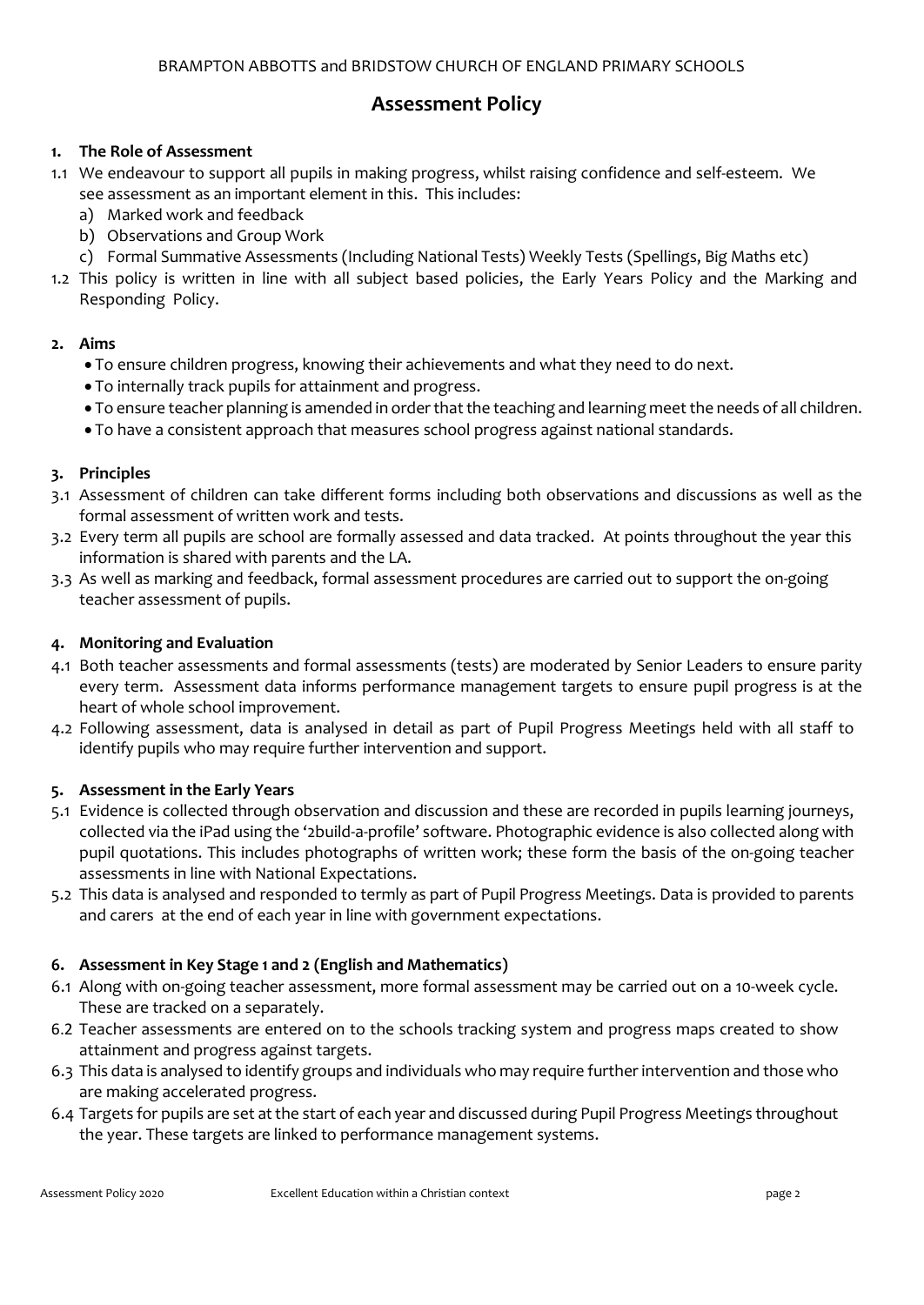- 6.5 The data analysis informs the SIP and SEF documentation and drives forward staff training and support packages within school.
- 6.6 National Assessment SATs tests are carried out at the end of Year 1, 2 and 6 and past papers and optional SATs used each term by staff to inform teacher assessments.
- 6.7 Assessment Data is provided to parents once per year.

#### **7. Assessment within Curriculum Subject Areas**

7.1 Although pupils are not formally assessed in other subject areas, we believe it is vital for them to know how they are doing to make progress. Staff use formative feedback. They then identify a small step target for them to work towards when appropriate.

#### **8. Roles and Responsibilities**

- a) **Governors:** Monitor whole school progress data with support of Headteacher and Deputy Headteacher.
- b) **Headteacher / Deputy Headteacher:** Moderate assessments regularly and provide data analysis reports to staff and governors. Hold teaching staff to account for pupil progress using pupil progress meetings and performance management to address underperformance and set targets.
- c) **Teaching Staff:** Regularly assess pupils and provide feedback. Adapt planning in line with assessments to ensure good progress for all. Provide assessment information for pupils and parents as well as school leaders.
- d) **Teaching Assistants:** Provide feedback to the teaching staff on progress and attainment of pupils.
- e) **Parents and Carers:** Support children at home with homework to positively impact on progress.
- f) **Pupils:** complete all work to the highest of standards to make good progress in school.

Appendix – Assessment Flow Chart